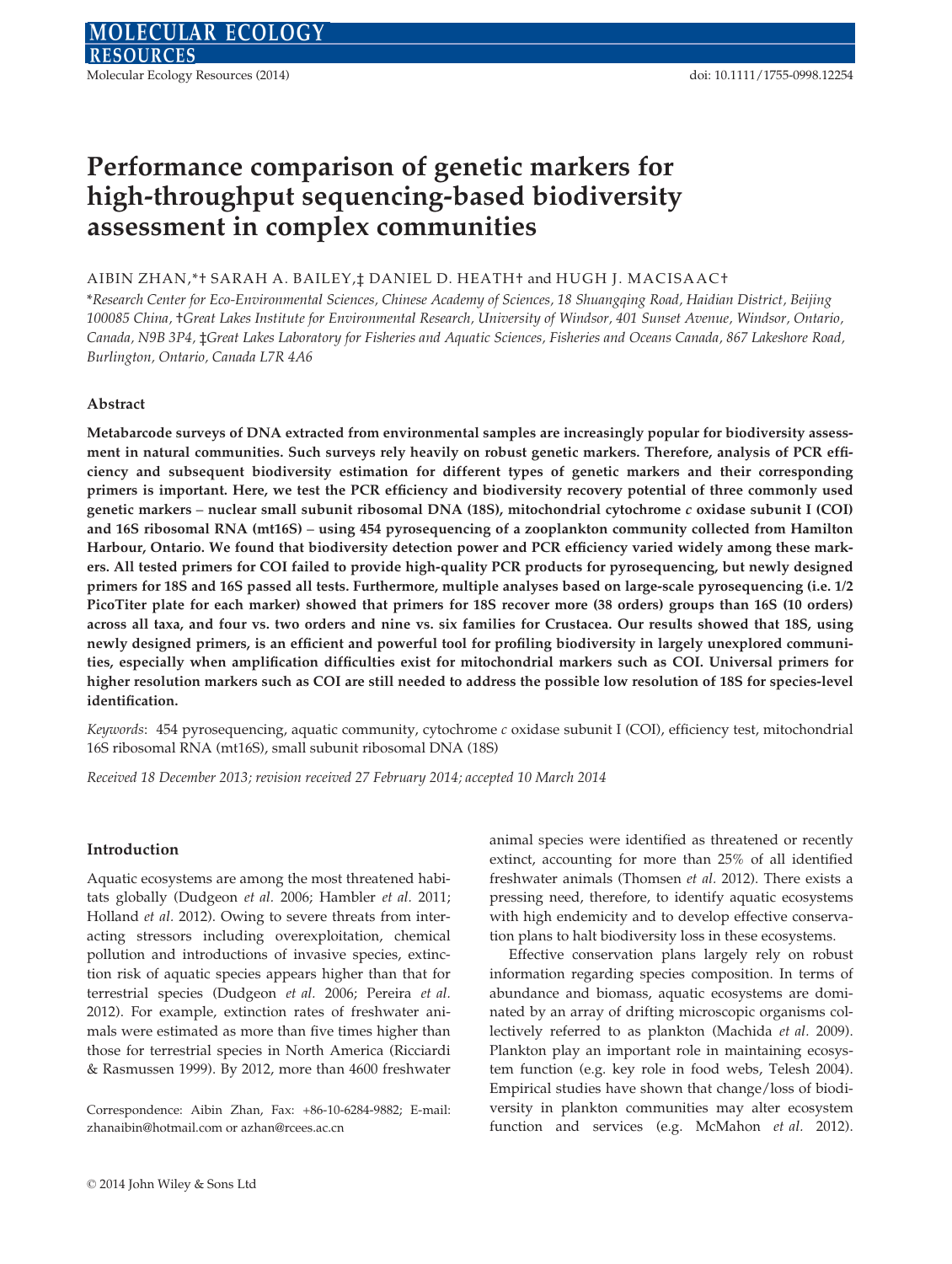However, it is often difficult, and sometimes impossible, to identify planktonic organisms by traditional methods such as light microscopy, mainly due to poor species integrity following preservation, cryptic immature stages and the vast number of taxa present (Briski et al. 2011; Darling & Mahon 2011; Uusitalo et al. 2013). In addition, many plankton communities are comprised of a few very abundant species and numerous very rare species, making it difficult to detect and identify all taxa (e.g. Galand et al. 2009; Cheung et al. 2010). Recently, the advent of robust and sensitive metabarcode methods based on high-throughput sequencing has made environmental DNA-based biodiversity assessments of complex communities possible, especially those dominated by microscopic organisms (e.g. Fonseca et al. 2010; Lodge et al. 2012; Zhan et al. 2013).

A prerequisite for metabarcode surveys using highthroughput sequencing is the selection of robust genetic markers and corresponding universal PCR primers. Good candidate primer pairs are expected to effectively amplify and differentiate a wide range of species in complex communities. One of the best tested markers/ genes based on traditional Sanger sequencing is mitochondrial cytochrome c oxidase subunit I (COI), mainly attributable to coordinated global barcoding initiatives (Hebert et al. 2003). Therefore, we hypothesized that COI could be an ideal candidate marker for highthroughput sequencing-based biodiversity assessment. However, some taxa in aquatic communities, including dominant taxonomic groups such as Copepoda and Cladocera, can be difficult to PCR amplify when using COI for barcoding analysis. For example, it was almost impossible to amplify a globally distributed cladoceran taxon, Holopedium, collected from Churchill, Manitoba, Canada at COI (Jeffery et al. 2011). Such recent evidence challenged our a priori hypothesis. Consequently, a comparison between different types of genetic markers and their corresponding primer sets is crucial before employing high-throughput sequencing technologies for biodiversity assessment in aquatic communities.

In this study, we examined the efficiency of both nuclear (i.e. small subunit ribosomal DNA, also known as 18S rDNA for eukaryotes, referred to as 18S hereafter) and mitochondrial markers (i.e. cytochrome c oxidase subunit I and 16S ribosomal RNA, hereafter COI and mt16S, respectively) and their corresponding primers for biodiversity assessment of a freshwater plankton community collected from Hamilton Harbour in Lake Ontario, Canada. Based on the results obtained from our evaluation, we sought to select robust primers for biodiversity assessment based on high-throughput sequencing technologies for complex zooplankton communities.

# Materials and methods

#### Field sampling

Zooplankton samples were collected from Hamilton Harbour in September 2011. We used a conical plankton net (80-µm mesh) to collect six geo-referenced zooplankton samples using oblique tows from the bottom to water surface. The collected zooplankton samples were immediately preserved in 100% ethanol and stored at  $-20$  °C until further analyses.

#### Molecular markers and corresponding primers

We included one nuclear marker, small subunit ribosomal DNA (i.e. 18S), and two mitochondrial DNA (mtDNA) markers, COI and mt16S, for our analysis of the efficiency of plankton biodiversity estimation using 454 pyrosequencing. Because zooplankton communities consist of an array of taxonomic groups, we focused mainly on the dominant group, Crustacea (Adamowicz & Purvis 2005), for the design of new primers and selection of published primers. Moreover, to make newly designed primers applicable to other communities such as living in the benthos in both freshwater and marine habitats, we also included more taxonomic groups from Arthropoda, as well as Mollusca, Tunicata, Echinodermata, Annelida, Nematoda and Platyhelminthes for primer design.

For primer design for each of the three markers, we recovered sequences of representative species in the selected taxonomic groups from GenBank (http://www. ncbi.nlm.nih.gov/nuccore). We initially screened DNA polymorphism among sequences within each taxonomic group to select representative sequences for seeking conserved regions among taxonomic groups. Subsequently, the selected sequences were aligned to find conserved regions to locate universal primers across all taxonomic groups (Fig. 1; and sequence alignment for COI, 18S and mt16S in Appendices S1, S2 and S3, Supporting information, respectively). All primer pairs were designed to amplify approximately 400–600 bp based on the read length (~500 bp) of the 454 GS-FLX Titanium platform and the availability of conserved regions of each gene for primer design. For the COI gene, we failed to identify any conserved region, even within Crustacea (see sequence alignment in Appendix S1, Supporting information). Thus, we chose a number of published 'universal' primers to assess their efficiency for biodiversity assessment in plankton communities.

To characterize pooled PCR product sequences after pyrosequencing, all forward primers selected for pyrosequencing were tagged specifically for each sample using 8nt nucleotide codes (Parameswaran et al. 2007). In addition, the 454 adaptors (A and B) were added to the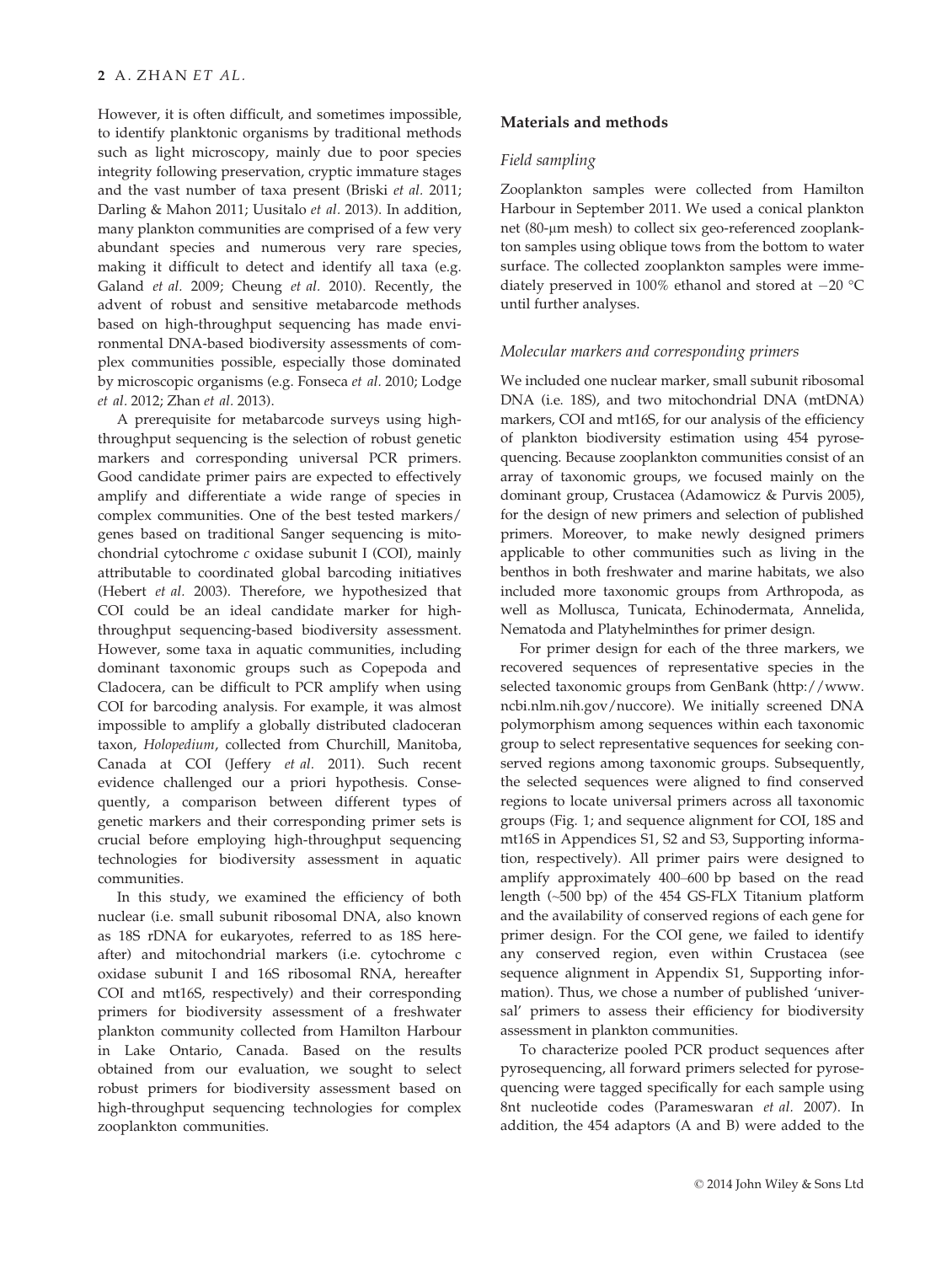

5'-end of the forward and reverse primers, respectively, to make them compatible with the pyrosequencing process (Table 1).

# Primer test

Selected primers were subjected to a series of tests (Fig. 2). First, we subjected the primers to amplification of several crustacean species – the waterfleas Daphina pulex and Cercopagis pengoi and the European green crab Carcinus maenas – to test specificity (i.e. to avoid random amplifications). Second, to explore whether these primers could effectively amplify multiple species in a mixed-species assemblage of zooplankton, we amplified bulk DNA isolated from a zooplankton sample collected in Hamilton Harbour, Ontario. PCR products obtained from successful primer pairs were cloned into a vector using the TA cloning kit (Invitrogen Inc., ON, Canada). Twenty-four clones were randomly selected for each primer pair to perform traditional Sanger sequencing for the multiple species recovery test. Third, we used a small-scale run of 454 pyrosequencing (i.e. an equivalent of 1/48 PicoTiter plate) to assess taxonomic coverage using the same bulk DNA as was used for Sanger sequencing. Finally, we used large-scale pyrosequencing (i.e. 1/2 PicoTiter plate for each primer pair) to test the performance of the selected primer pairs for biodiversity assessment.

## DNA extraction, PCR and pyrosequencing

Total genomic DNA was extracted from 100 mg zooplankton sample using the DNeasy Blood and Tissue Kit (Qiagen Canada Inc., ON, Canada). The quality and

Fig. 1 Information content at each nucleotide position (alignment gaps included) for 'universal' primer design for the two commonly used genetic markers, (a) small subunit ribosomal DNA (18S) and (b) mitochondrial 16S ribosomal RNA (mt16S). Plots are based on aligned sequences of selected sequences deposited in GenBank (see Appendices S2 and S3, Supporting information, for 18S and mt16S, respectively). Entropy (Hx), which is low in conserved sites and high in variable sites, is shown on the y-axis. Universal PCR primers were designed in regions of low entropy (i.e. conserved regions). Locations for primer design are shown for each marker.

quantity of extracted DNA were measured by NanoDrop spectrophotometer (NanoDrop Technologies, DE, USA). PCR mixtures  $(25 \mu L)$  were prepared in eight replicates for each sample to avoid possible biased amplification. Each duplicate consisted of 100 ng of genomic DNA, 1  $\times$ PCR buffer, 2 mm of  $Mg^{2+}$ , 0.2 mm of dNTPs, 0.4 µm of each primer and 2 U of Taq DNA polymerase (Genscript). PCR cycling parameters consisted of an initial denaturation step at 95 °C for 5 min, followed by 25 amplification cycles of 95 °C for 30 s, locus-specific annealing temperature (Table 1) for 30 s, 72 °C for 90 s and a final elongation at 72 °C for 5 min. PCR products of duplicates were pooled and purified using the solidphase reversible immobilization (SPRI) paramagnetic bead-based method (Agencourt, Beverly, MA, USA). Pyrosequencing was performed using 454 Adaptor A (Table 1) on a GS-FLX Titanium platform (454 Life Sciences, Branford, CT, USA) by Engencore at the University of South Carolina.

# Pyrosequencing data analysis

After pyrosequencing, raw reads were denoised in MO-THUR version 1.31.2 (Schloss et al. 2009) implemented in the pipeline SEED version 1.1.35 (Větrovský & Baldrian 2013). Subsequently, each sequence was sorted based on its unique tag code on the 5'-end of the forward primer. Raw sequence reads were trimmed and filtered prior to downstream analyses using RDP pyrosequencing pipeline (http://rdp.cme.msu.edu/). Generally, we removed sequences that (i) did not perfectly match the tag codes and forward primer sequences, (ii) contained ambiguous nucleotide  $(N's)$  and (iii) were short  $(\leq 250$  bp). In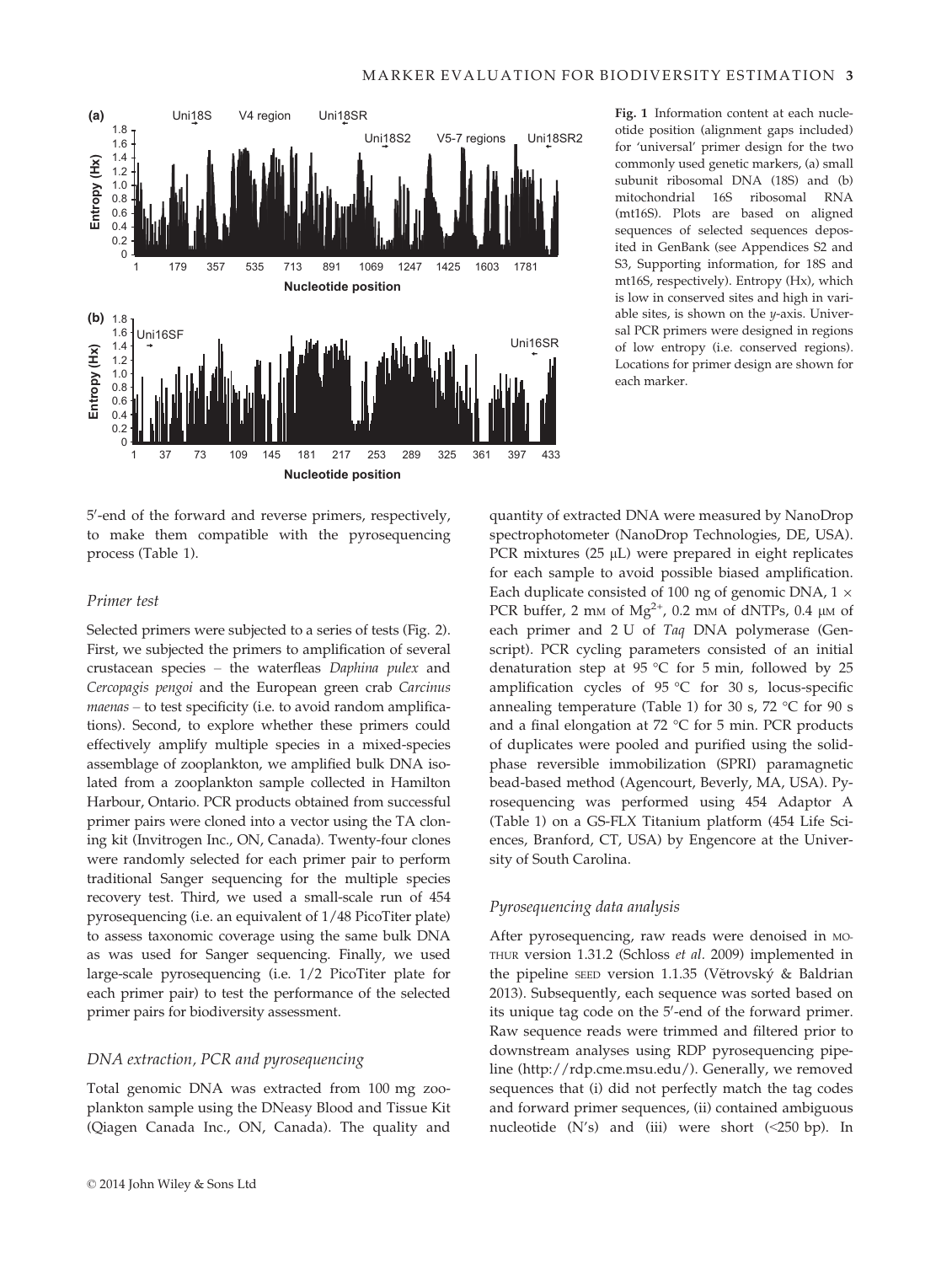Table 1 Sequences of primers used for performance evaluation of biodiversity assessment based on high-throughput sequencing. Fusion primers were used: 454 adaptor A and unique tag were added to 5′-end of each forward primer, and 454 adaptor B was added to 5'-end of each reverse primer. 454 adaptors (A and B) were used to make PCR products compatible with the GS-FLX Titanium sequencing process, while unique tags (i.e. tags consisting of unique eight nucleotides, Parameswaran et al. 2007) were used to differentiate PCR products pooled together for pyrosequencing.  $T_a$  = annealing temperature for PCR. The IUPAC codes were used for degenerate nucleotides:  $K = G + T$ ,  $Y = C + T$ ,  $R = A + G$ ,  $D = G + A + T$ ,  $W = A + T$ ,  $H = A + C + T$ 

| Genetic marker    | Primer name          | Sequence                              | $T_{\rm a}$ (°C)                 | Reference              |
|-------------------|----------------------|---------------------------------------|----------------------------------|------------------------|
| Nuclear SSU       | Uni18S               | 5'-AGGGCAAKYCTGGTGCCAGC-3'            | 50                               | Zhan et al. 2013;      |
|                   | Uni18SR              | 5'-GRCGGTATCTRATCGYCTT-3'             |                                  |                        |
|                   | Uni18S2              | 5'-CTTAATTTGACTCAACACGG-3'            | 50                               | This study             |
|                   | Uni18SR2             | 5'-TAGCGACGGGCGGTGTGTAC-3'            |                                  |                        |
| Mitochondrial 16S | Uni16SF              | 5'-TRACYGTGCDAAGGTAGC-3'              | 50                               | This study             |
|                   | Uni16SR              | 5'-YTRRTYCAACATCGAGGTC-3'             |                                  |                        |
| Mitochondrial COI | LCO1490              | 5'-GGTCAACAAATCATAAAGATATTGG-3'       | 40                               | Folmer et al. 1994;    |
|                   | HCO2198              | 5'-TAAACTTCAGGGTGACCAAAAAATCA-3'      |                                  |                        |
|                   | UniMinibarF1         | 5'-TCCACTAATCACAARGATATTGGTAC-3'      | 46 for first 5                   | Meusnier et al. 2008;  |
|                   | UniMinibarR1         | 5'-TGAAAATCATAATGAAGGCATGAGC-3'       | cycles, then 53<br>for 35 cycles |                        |
|                   | CrustF1              | 5'-TTTTCTACAAATCATAAAGACATTGG-3'      | 42                               | Costa et al. 2007;     |
|                   | CrustF2              | 5'-GGTTCTTCTCCACCAACCACAARGAYATHGG-3' |                                  |                        |
|                   | Crust <sub>DF1</sub> | 5'-GGTCWACAAAYCATAAAGAYATTGG-3'       | 45                               | Radulovici et al. 2009 |
|                   | Crust <sub>DR1</sub> | 5'-TAAACYTCAGGRTGACCRAARAAYCA-3'      |                                  |                        |
|                   | 454 adaptor A        | 5'-GCCTCCCTCGCGCCATCAG-3'             |                                  | 454 Life Sciences      |
|                   | 454 adaptor B        | 5'-GCCTTGCCAGCCCGCTCAG-3'             |                                  |                        |

addition, we detected and then deleted PCR-mediated recombinants (i.e. chimeras) in amplification products from each data set using UCHIME (Edgar et al. 2011).

Sequence reads from each sample were clustered into similarity-based operational taxonomic units (OTUs) using the CD-HIT method (Li & Godzik 2006) implemented in the pipeline CLOTU (Kumar et al. 2011). Subsequently, OTUs were grouped taxonomically (e.g. order and family) by searching against the nucleotide data base of GenBank. We used BLASTn implemented in the pipeline Seed with the parameters of E value  $\leq 10^{-80}$ and minimum query coverage >80%. In addition, because a run of 1/2 plate for each marker yielded different numbers of sequence reads, we used rarefaction analysis to compare the taxon recovery efficiency of the final selected primer pairs with our large-scale pyrosequencing data at a common sequencing depth. Rarefaction analysis was performed at two levels, OTU and order level, using 5000 random iterations in ECOSIM version 7.72 (Gotelli & Entsminger 2006).

## Results

## Design and selection of primers

After an initial screen among seven taxonomic groups (i.e. Arthropoda, Mollusca, Tunicata, Echinodermata, Annelida, Nematoda and Platyhelminthes), we chose 77 representative sequences for 18S (see sequence alignment in Appendix S2, Supporting information) and 46 sequences for mt16S (see sequence alignment in Appendix S3, Supporting information) for primer design. The polymorphism survey revealed several conserved regions of 18S (Fig. 1a) and mt16S (Fig. 1b) for universal primer design. Based on the sequencing capacity (approximately 500 bp) and identified sequence polymorphisms in the target regions, we designed one primer pair (Uni18S2-Uni18SR2) spanning V5-7 regions for 18S, and one primer pair (Uni16SF-Uni16SR) for 16S (Table 1; Fig. 1). In addition, one universal primer pair (Uni18S-Uni18SR) spanning the V4 region of 18S (Zhan et al. 2013) was also evaluated in this study. However, we did not detect any acceptable conserved regions for universal primer design in the alignment of COI sequences (Appendix S1, Supporting information). Hence, we chose five published COI primer pairs (Table 1), including the commonly used universal primers LCO1490-HCO2198 (Folmer et al. 1994), a primer pair (UniMinibarF1-UniMinibarR1) for amplification of a short 'minibarcode' fragment (Meusnier et al. 2008), and three primer pairs (CrustF1-HCO2198, CrustF2- HCO2198 and CrustDF1-CrustDR1) for Crustacea (Costa et al. 2007; Radulovici et al. 2009).

# Efficiency evaluation of selected primers

All primers were subjected to step-by-step evaluation (Fig. 2). The evaluation for specificity using several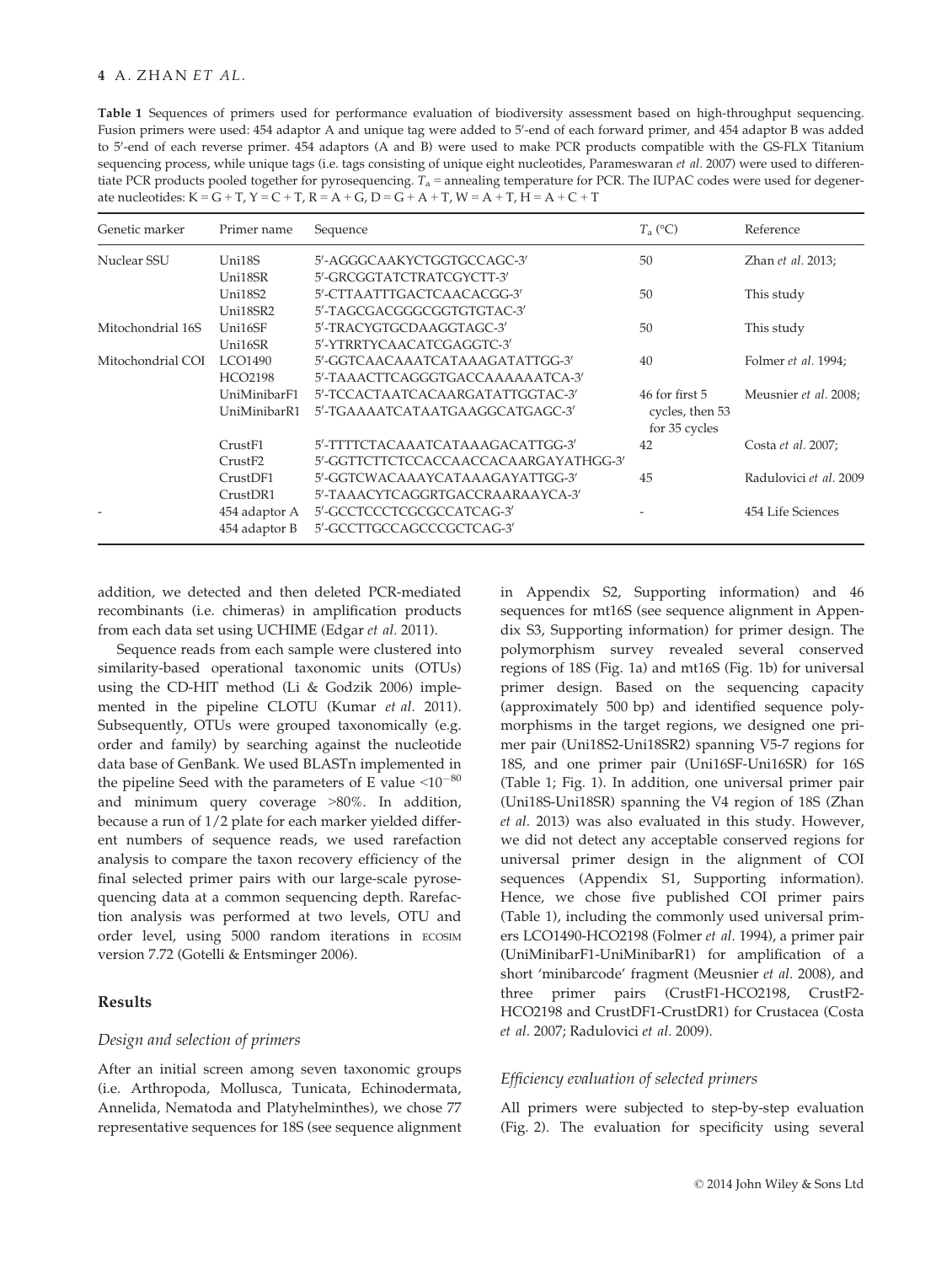

Fig. 2 Methodological flow chart used to perform step-by-step performance evaluation for biodiversity assessment in a complex plankton community collected from Hamilton Harbour, Ontario, using 454 pyrosequencing based on three genetic markers and their corresponding primers.

common species showed that the newly designed primer pairs for 18S and mt16S amplified all species effectively, exhibiting bright and sharp bands on agarose gels. The primers selected from publications for COI were functional, showing weak but detectable bands on agarose gels. Hence, we included all eight primer pairs for the three genetic markers to further assess PCR amplification efficiency using bulk DNA extracted from the zooplankton community. After PCR, two primer pairs, CrustF1- HCO2198 and CrustF2-HCO2198, showed weak or no bands with high background noise on agarose gels. Such poor PCR amplification was not improved after PCR optimization for  $Mg^{2+}$  (1.5–3.5 mm) and annealing temperature (40–60 °C). Another two primer pairs, UniMinibarF1-UniMinibarR1 and CrustDF1-CrustDR1, showed inconsistent amplification when repeated using the same DNA template and PCR conditions. Consequently, we cloned the PCR products from four primer pairs: two for 18S (Uni18S-Uni18SR and Uni18S2-Uni18SR2); one for 16S (Uni16SF-Uni16SR); and one for CO1 (LCO1490- HCO2198). After Sanger sequencing, multiple species were recovered using these four primer pairs. Therefore, we included these four primer pairs for small-scale pyrosequencing.

A small-scale pyrosequencing run (i.e. an equivalent of 1/48 PicoTiter plate) yielded approximately 13 000– 17 000 sequence reads for each of the four primer pairs. To assess taxonomic coverage, all sequences were grouped taxonomically by order (higher ranks were used when order was not available for a given taxon) using BLASTn implemented in the pipeline Seed (Fig. 3). The number of observed order-level taxa varied greatly among the types of genetic markers, with 19 and 15 based on the two primer pairs for 18S vs. two for COI and seven for mt16S (Fig. 3). We observed a similar pattern for Crustacea: we detected five orders based on 18S, but only one and two orders using COI and mt16S, respectively. In addition, the two primer pairs for 18S recovered a wide range of other taxonomic groups, including animals, plants (algae), fungi, blue-green algae and protists (Fig. 3), despite the primers not being designed to capture that level of biodiversity. However, only a limited number of those groups were recovered using either COI or mt16S. When comparing the two mitochondrial markers, mt16S recovered more groups than COI, including platyhelminthes, rotifers and cyanobacteria. Considering both the number of taxonomic groups recovered (Fig. 3) and the DNA sequence variation that the primers span (Fig. 1), we chose one representative primer pair for each of two types of genetic markers for further performance tests, that is Uni18S-Uni18SR for 18S (nuclear) and Uni16SF-Uni16SR for mt16S (mtDNA).

A total of 686064 and 299045 sequences were obtained for 18S and mt16S, respectively, in runs of 1/2 PicoTiter plate for each marker. After preprocessing to remove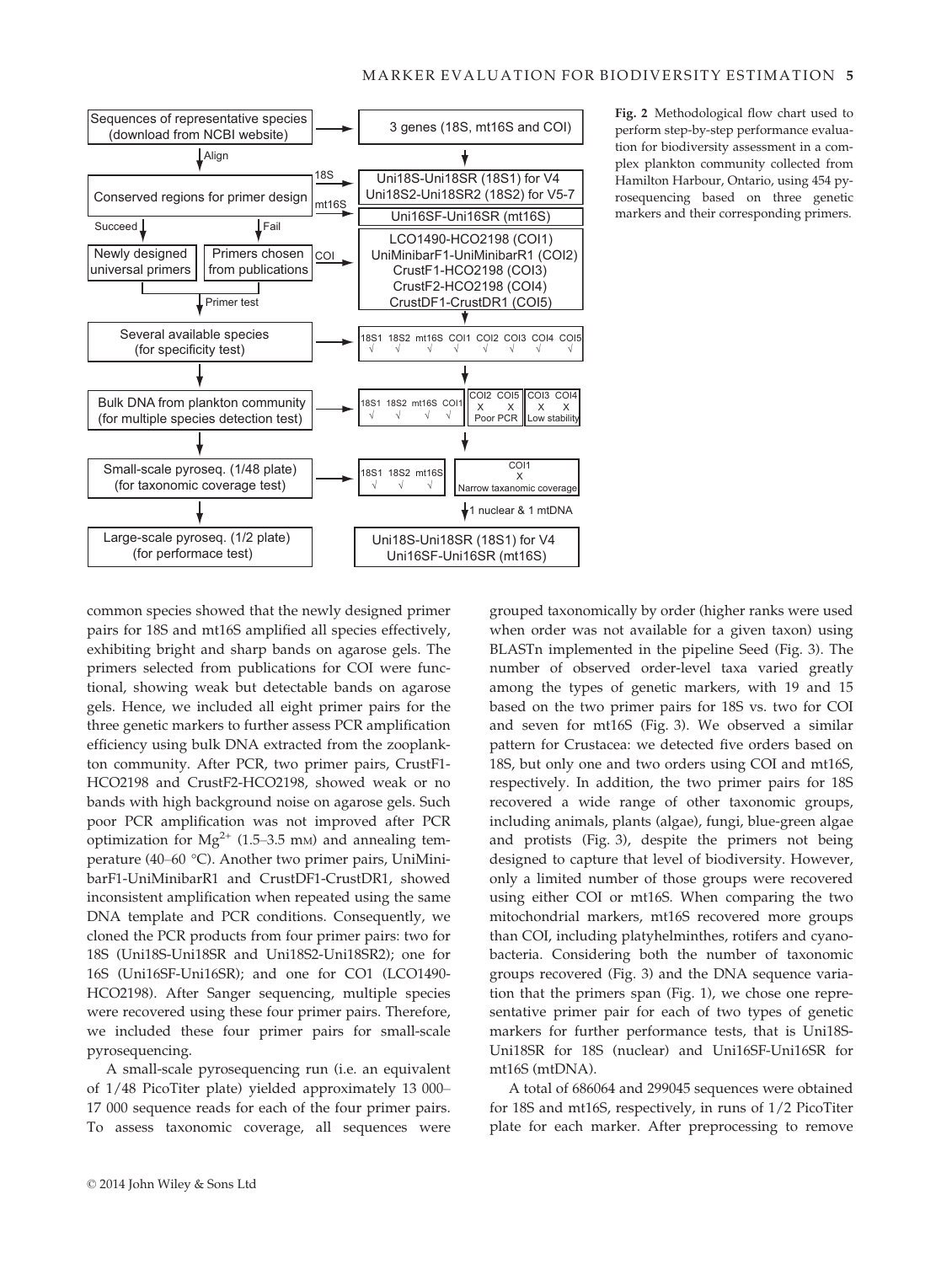

Fig. 4 Number of operational taxonomic units (OTUs) at a range of genetic divergences from 1% to 8% based on 1/2 PicoTiter plate pyrosequencing of the plankton sample collected from Hamilton Harbour, Ontario, Canada, using 18S (primer pair: Uni18S-Uni18SR) and mt16S (primer pair: Uni16SF-Uni16SR).

low-quality sequences, we obtained 138246 and 38718 sequences for 18S and mt16S, respectively, which were subjected to similarity-based OTU clustering using genetic divergences ranging from 1% to 8% (Fig. 4). As expected, the number of OTUs decreased as genetic divergence increased (Fig. 4). The number of observed OTUs based on 18S was larger than that based on mt16S at all genetic divergence levels examined (Fig. 4). After OTUs were assigned to orders (see Appendix S4, Supporting information), we detected a large difference in the number of order-level taxa recovered for these two genetic markers (Table 2). Overall, 38 orders were recovered when using 18S primers, while only 10 orders were detected based on mt16S. Similar to the results obtained from small-scale pyrosequencing, a wide range of taxonomic groups, including numerous animal groups, fungi, algae and protists, was recovered based on 18S, though recovery with mt16S was limited to several animal groups including molluscs, bryozoans and crustaceans (Table 2). Almost all taxonomic groups

Fig. 3 Order-level taxa recovered from the complex plankton community collected from Hamilton Harbour, Ontario, Canada, using a small-scale run of 454 pyrosequencing (i.e. an equivalent of 1/48 PicoTiter plate) based on three markers and corresponding primer: Uni18S-Uni18SR and Uni18S2-Uni18SR2 for 18S; LCO1490-HCO2198 for COI; and Uni16SF-Uni16SR for mt16S. Operational taxonomic units (OTUs) were grouped at 3% genetic divergence using CD-HIT method.

recovered by mt16S were also recovered by 18S, with two exceptions (Phylactolaemata and Clupeiformes; Table 2). Among all order-level taxa detected by mt16S, more than 78% belong to Diplostraca, though we did not detect such dominance by any one group using 18S. The most abundant taxonomic groups detected by 18S were two crustacean orders Cyclopoida (18.7%) and Diplostraca (18.7%), followed by Calanoida (18.1%) and Peritrichia (13.3%). Relative contributions of sequences by remaining taxa were lower than 6%, ranging from 0.28% to 5.9%

Teleost fishes

**Teleost fishes** 

When crustaceans were examined at the family-level, we detected a similar pattern to that observed at the order level. Overall, we detected more families based on 18S than mt16S, nine vs. six families (Table 3). For family detection based on 18S, the most abundant was Cyclopidae (18.7%); however, this family was not detected in the mt16S sequence data (Table 2). The most abundant family identified in the mt16S data was Daphniidae (39.3%), followed by Bosminidae (35.2%).

When both 18S and mt16S data were subjected to rarefaction analysis, the curves did not plateau for either OTU- or order-level analyses, even after 120000 highquality sequences had been added for 18S (Fig. 5). The curves for 18S showed more OTUs/orders at a common sequencing depth when compared to mt16S. This pattern became more apparent at the order level (Fig. 5b). For example, when sequencing depth was set to 20000 sequences, the number of orders for 18S was double that of mt16S (Fig. 5b).

# Discussion

High-throughput sequencing of environmental samples has revolutionized the exploration and quantification of biodiversity, especially in organisms such as microscopic species for which traditional morphological identification is problematic and sometimes impossible (e.g. Fonseca et al. 2010; Lodge et al. 2012). Despite the allure of such technology for analysing the diversity and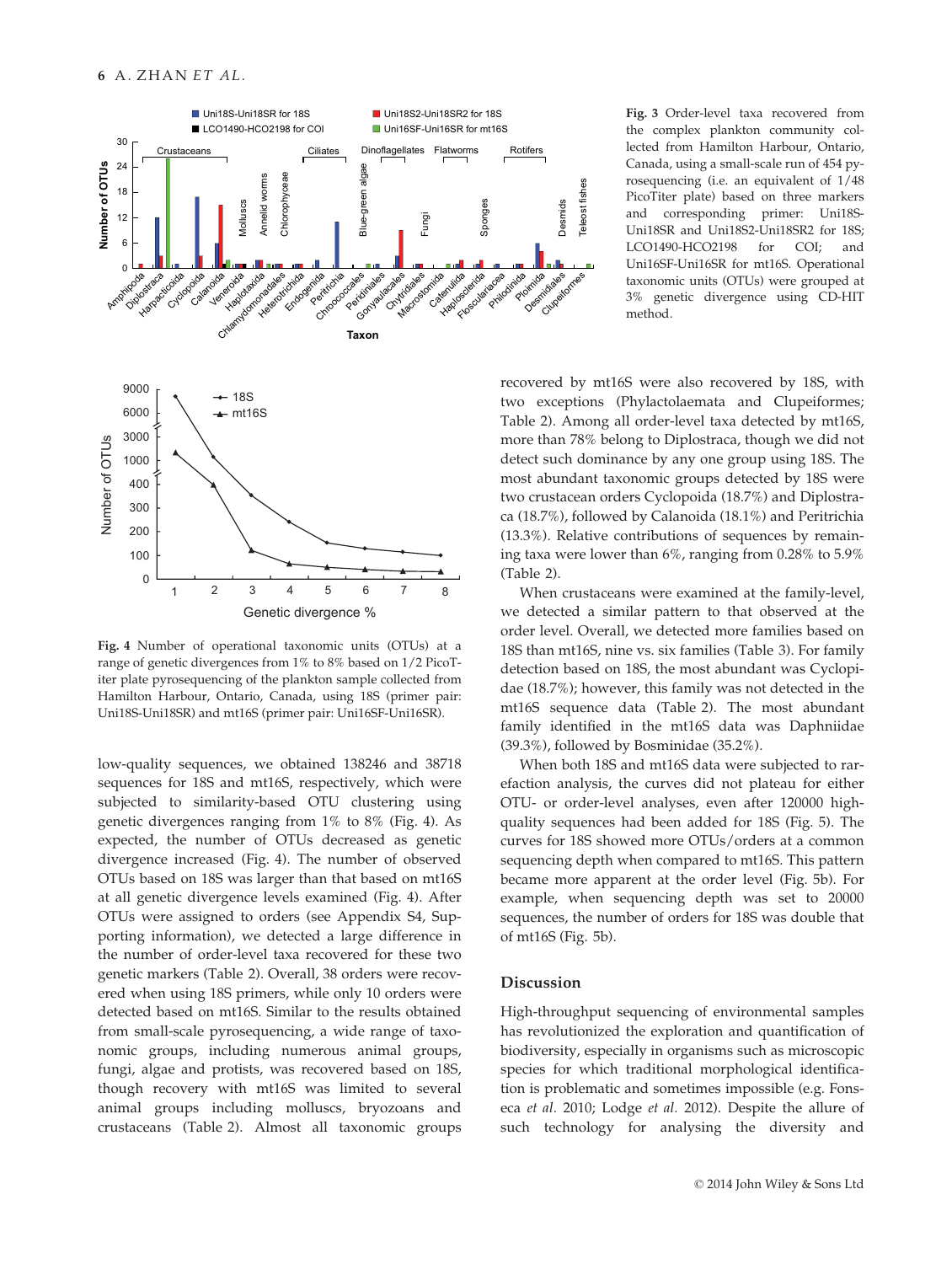Table 2 Composition of order-level taxa recovered from the complex plankton community collected from Hamilton Harbour, Ontario, using 454 pyrosequencing based on two types of genetic markers, 18S (nuclear) and 16S (mtDNA). The sequencing depth was 1/2 PicoTiter plate for each marker. Operational taxonomic units (OTUs) were grouped at 3% genetic divergence using CD-HIT method. '-' indicates no detection

| Group                            | Order             | Percentage of<br>OTUs-18S (%) | Percentage of<br>OTU <sub>s</sub> -16S (%) |
|----------------------------------|-------------------|-------------------------------|--------------------------------------------|
| Acari                            | Astigmata         | 0.28                          |                                            |
| Annelida (annelid worms)         | Haplotaxida       | 1.42                          | 0.82                                       |
| Bacillariophyta (diatoms)        | Fragilariales     | 0.28                          |                                            |
| Bryozoa (bryozoans)              | Phylactolaemata   |                               | 0.82                                       |
|                                  | Ctenostomatida    | 0.28                          |                                            |
| Chlorophyta (green algae)        | Mychonastes       | 0.28                          |                                            |
|                                  | Sphaeropleales    | 0.28                          |                                            |
|                                  | Chlamydomonadales | 1.13                          |                                            |
| Ciliophora (ciliates)            | Cyclotrichida     | 0.28                          |                                            |
|                                  | Cyrtolophosidida  | 0.28                          |                                            |
|                                  | Heterotrichida    | 0.28                          |                                            |
|                                  | Hypotrichia       | 0.28                          |                                            |
|                                  | Oligotrichia      | 0.28                          |                                            |
|                                  | Stichotrichia     | 0.28                          |                                            |
|                                  | Endogenida        | 5.95                          |                                            |
|                                  | Peritrichia       | 13.31                         |                                            |
| Cnidaria (cnidarians)            | Hydroida          | 0.57                          |                                            |
| Crustacea (crustaceans)          | Harpacticoida     | 0.28                          |                                            |
|                                  | Calanoida         | 18.13                         | 2.46                                       |
|                                  | Cyclopoida        | 18.70                         |                                            |
|                                  | Diplostraca       | 18.70                         | 78.69                                      |
| Cryptophyta (cryptomonads)       | Cryptomonadales   | 0.28                          |                                            |
| Cyanobacteria (blue-green algae) | Chroococcales     | 0.28                          | 3.28                                       |
| Desmidiales (desmids)            | Desmidiales       | 0.57                          |                                            |
| Dinophyceae (dinoflagellates)    | Suessiales        | 0.28                          |                                            |
|                                  | Gonyaulacales     | 0.57                          |                                            |
| Fungi (fungi)                    | Monoblepharidales | 0.28                          |                                            |
|                                  | Spizellomycetales | 0.85                          |                                            |
| Ichthyosporea                    | Ichthyophonida    | 0.28                          |                                            |
| Mollusca (molluscs)              | Veneroida         | 0.28                          | 4.10                                       |
| Nematoda (roundworms)            | Chromadorida      | 0.28                          |                                            |
| Oomycetes                        | Saprolegniales    | 0.28                          |                                            |
|                                  | Myzocytiopsidales | 0.28                          |                                            |
| Perkinsea                        | Perkinsea         | 0.28                          |                                            |
| Platyhelminthes (flatworms)      | Macrostomida      | 2.27                          | 1.64                                       |
| Porifera (sponges)               | Haplosclerida     | 0.28                          |                                            |
| Rotifera (rotifers)              | Ploimida          | 5.10                          | 4.92                                       |
|                                  | Flosculariacea    | 5.67                          |                                            |
| Zygnematales                     | Zygnematales      | 0.57                          |                                            |
| Teleostei (teleost fishes)       | Clupeiformes      |                               | 3.28                                       |
|                                  |                   |                               |                                            |

distribution of species at the community level, successful application to some communities, such as zooplankton, relies largely on the power and efficiency of genetic markers and corresponding primers (Tang et al. 2012). In this study, we compared the performance of three commonly used markers, 18S, mt16S and COI, and their corresponding primers for biodiversity assessment based on 454 pyrosequencing of a complex zooplankton community. Our results showed that the power and efficiency

varied widely among these markers and their corresponding primers, with the best overall performance obtained with 18S.

The COI gene is the most commonly used DNA barcode marker for identifying and differentiating animal species (Hebert et al. 2003). Studies based on traditional Sanger sequencing have confirmed that COI is a better indicator of true diversity than both traditional morphology and other genetic markers, including 18S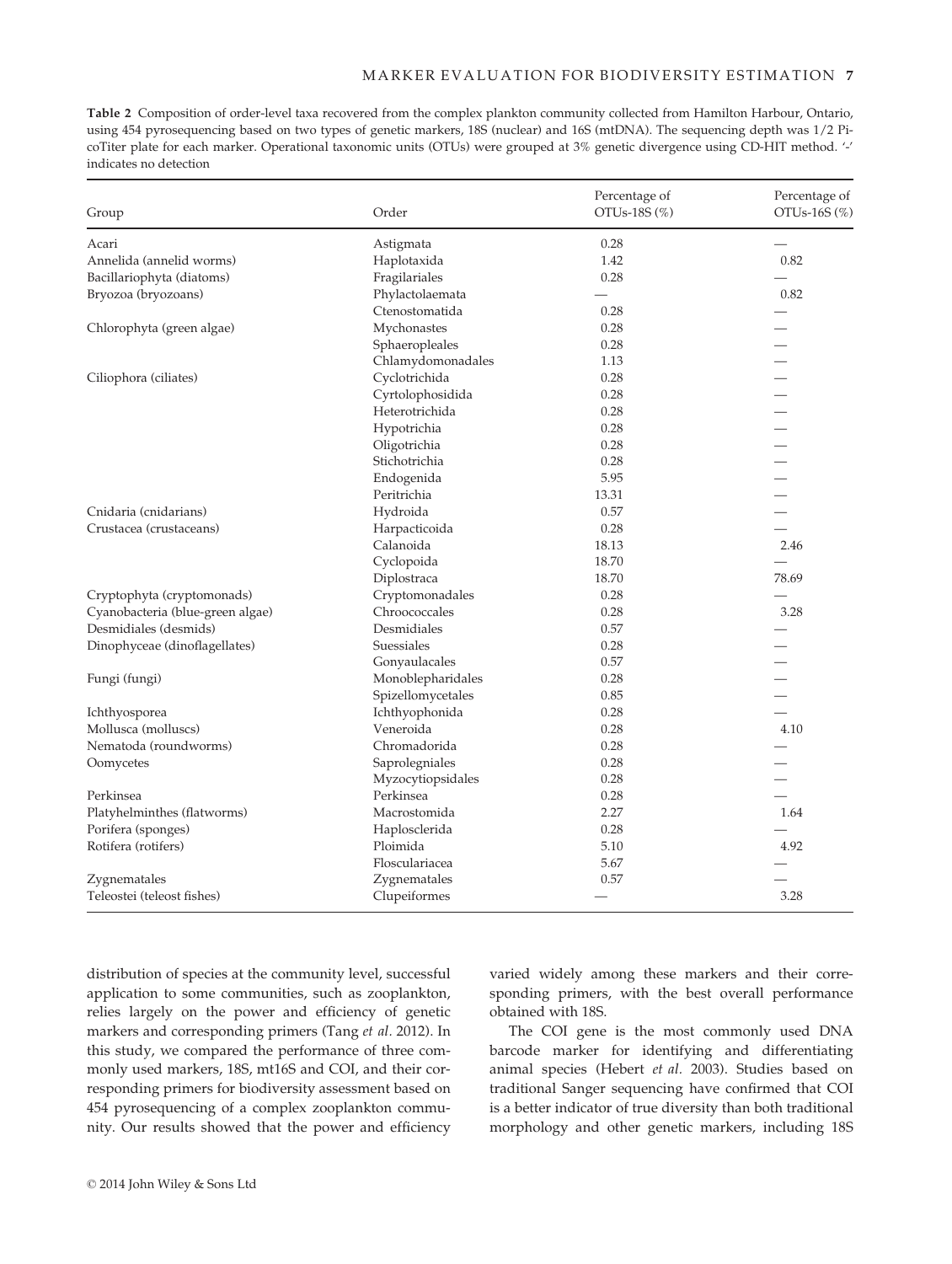Table 3 Comparison of order- and family-level of crustacean taxa recovered from the complex plankton community collected from Hamilton Harbour, Ontario, using 454 pyrosequencing based on two types of genetic markers, 18S (nuclear) and 16S (mtDNA). The sequencing depth was 1/2 PicoTiter plate for each marker. Operational taxonomic units (OTUs) were grouped at 3% genetic divergence using CD-HIT method. Morphological taxonomy data were based on surveys on Hamilton Harbour conducted from 1984–2007 (see Appendix S5, Supporting information, for species list). '-' indicates no detection

| Order         | Family         | 18S $(\%)$ | 16S $(\%)$ | Detected by<br>morphological<br>taxonomy? |
|---------------|----------------|------------|------------|-------------------------------------------|
| Diplostraca   | Bosminidae     | 1.42       | 35.25      | Yes                                       |
|               | Daphniidae     | 13.31      | 39.34      | Yes                                       |
|               | Sididae        | 3.68       | 1.64       | Yes                                       |
|               | Podonidae      | 0.28       |            | No                                        |
|               | Macrotrichidae |            | 0.82       | No                                        |
|               | Moinidae       |            | 0.82       | No.                                       |
| Cyclopoida    | Cyclopidae     | 18.69      |            | Yes                                       |
| Calanoida     | Diaptomidae    | 16.72      | 2.46       | Yes                                       |
|               | Calanidae      | 1.13       |            | Yes                                       |
|               | Temoridae      | 0.28       |            | No                                        |
| Harpacticoida | Ameiridae      | 0.57       |            | No                                        |



pair: Uni18S-Uni18SR) and mt16S (primer pair: Uni16SF-Uni16SR) at the operational taxonomic unit (OTU) level (a) and order level (b) based on 1/2 PicoTiter plate pyrosequencing of the plankton sample collected from Hamilton Harbour, Ontario, Canada.

(Tang et al. 2012). In addition, global barcoding initiatives have accumulated a large number of reference sequences for annotating metabarcoding data derived from environmental samples. Collectively, the COI gene was expected to be an ideal candidate marker for highthroughput sequencing-based biodiversity assessment. However, performance comparisons in this study revealed that the tested COI primers were affected by three different problems: (i) weak/no bands with high background noise (CrustF1-HCO2198 and CrustF2- HCO2198); (ii) unstable amplification (UniMinibarF1- UniMinibarR1 and CrustDF1-CrustDR1); and (iii) narrow taxonomic coverage (LCO1490-HCO2198) after small-scale pyrosequencing. Similarly, poor PCR amplification success was observed in other microscopic organisms, such as crustaceans (Elías-Gutiérrez et al. 2008; Jeffery et al. 2011) and nematodes (Bhadury et al. 2006). To address poor PCR amplification and narrow taxonomic coverage, new primer pairs were designed based on the taxonomic groups of interest (e.g. Costa et al. 2007; Meusnier et al. 2008; Radulovici et al. 2009). However, our tests indicate that the more specific primer

pairs are not useful for broad application using bulk DNA from a complex aquatic community. Several aspects of the COI molecule, such as poorly conserved priming sites associated with high substitution rates, and biased substitution patterns with high AT content, could be responsible for our observed poor PCR amplification and narrow taxonomic coverage (Sanna et al. 2009; Creer et al. 2010). Poor PCR amplification or lack of primer universality are the major reasons why the COI gene has had limited use for biodiversity surveys in environmental samples using high-throughput sequencing (Sanna et al. 2009; Creer et al. 2010).

Currently, biodiversity assessment for eukaryote environmental samples relies mainly on the nuclear 18S rDNA gene (Creer et al. 2010; Fonseca et al. 2010; Bik et al. 2012). Our study which includes pyrosequencing results and rarefaction analyses clearly demonstrated that 18S recovered more taxonomic groups than COI and mt16S for both the dominant taxonomic group (i.e. Crustacea) in zooplankton and others (Fig. 3; Tables 2 and 3). However, several studies have suggested that 18S likely underestimates true species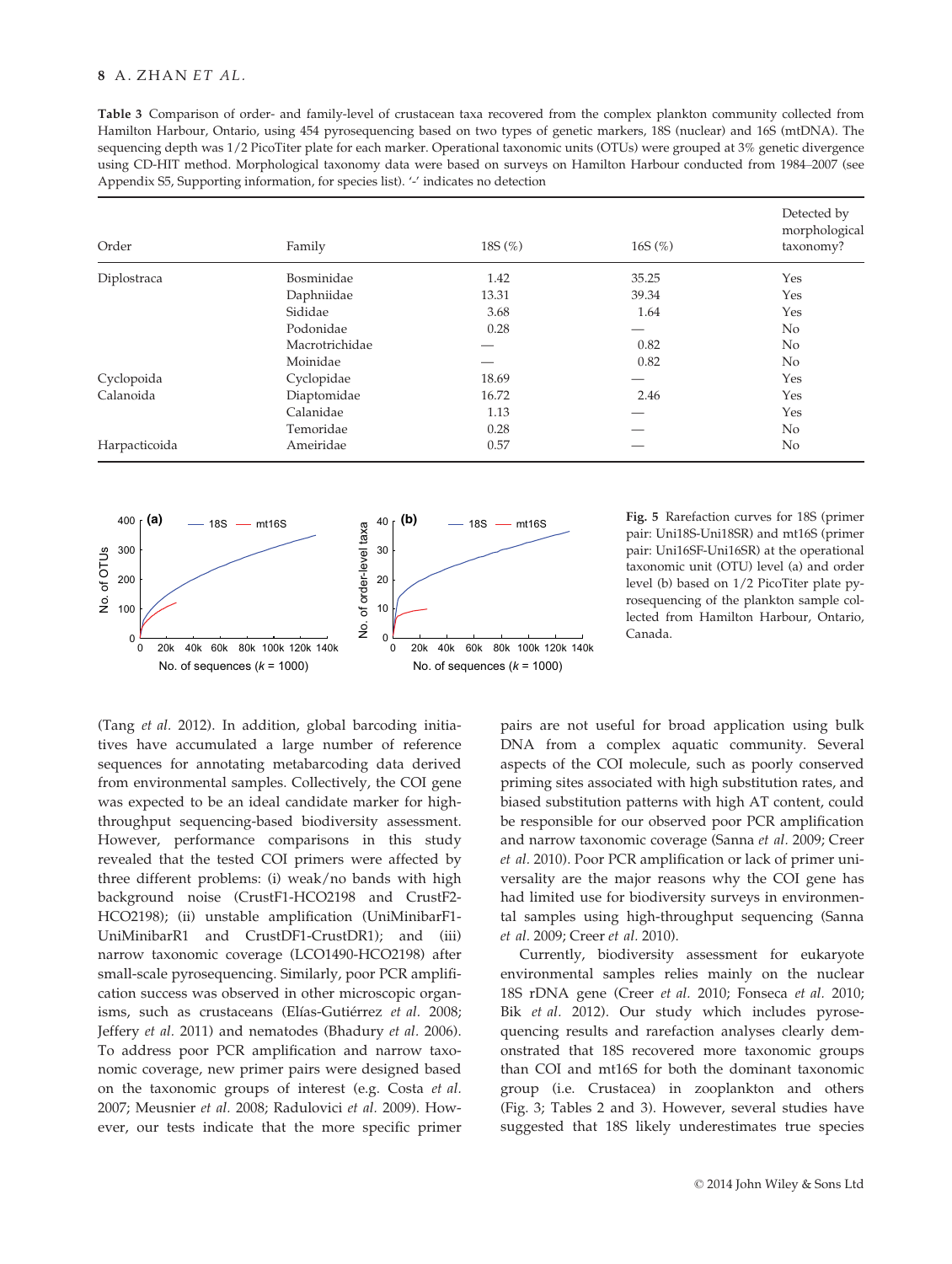richness (e.g. Tang et al. 2012). The use of 18S might be adequate at higher taxonomic scales, but specieslevel patterns should be interpreted with caution (Tang et al. 2012). As demonstrated in this study, 18S and newly designed primers are powerful tools for profiling biodiversity in complex communities, especially in largely unexplored communities such as zooplankton where a large number of taxa remain unknown and some dominant taxa are difficult to amplify using mitochondrial markers such as COI. A possible solution for the low resolution of 18S at the species level is the use of other high-resolution markers, such as the mt16S primers developed here or COI primers designed specifically for taxonomic groups of interest after broad-scale community composition has been comprehensively explored using 18S. Very recently, new COI primer pairs including ZplankF1\_t1- ZplankR1\_t1 (Prosser et al. 2013) and jgHCO2198 jgLCO1490 (Geller et al. 2013) were tested using traditional Sanger sequencing. Those primer pairs were not included in this study due to unavailability at the time when this project was performed. After the performance of those primers is fully tested using highthroughput sequencing of bulk DNA isolated from complex communities, it may be possible to determine whether they can be used for whole community-level biodiversity assessments.

Mt16S is also a commonly used genetic marker for the identification of animals (Deagle et al. 2009; Mitani et al. 2009). Compared to COI, conserved mt16S regions were readily available for universal primer design to cover a relatively wide range of taxa (Fig. 1b). A small-scale run of pyrosequencing also confirmed that 16S recovered more taxa than COI (Fig. 3). However, relative to 18S, mt16S seriously underperformed with respect to the number of taxa detected (Fig. 3; Table 2). This problem became more apparent when a large-scale run of pyrosequencing (i.e. 1/2 PicoTiter plate for each marker) was employed, with 38 vs. 10 orders for all taxonomic groups (Table 2), and four vs. two orders and nine vs. six families for Crustacea (Table 3). In addition, more than 78% of detected orders belonged to a single group (Diplostraca), suggesting possible biased amplification with this primer pair. Biased amplification and/or different degree of universality of primers may therefore be responsible for the difference in biodiversity recovery between 18S and mt16S.

Indeed, biased PCR amplification was observed even when using different primers for the same markers/genes (e.g. Bellemain et al. 2010; Pinto & Raskin 2012). Biased PCR amplification can be caused by several factors, such as specificity/universality of the primers, length variation of amplified regions among taxa and taxonomic composition of communities of

interest (Huber et al. 2009; Bellemain et al. 2010; Engelbrektson et al. 2010). The first two factors are derived from the nature of markers/genes selected, such as the availability of conserved regions for universal primer design and the existence of large insertions/deletions in amplified regions (e.g. Fig. 1; Appendices S1–S3, Supporting information). For environmental DNAbased or community-based studies, redesign of 'universal' primers based on a competent marker (e.g. 18S in this study) and/or use of multiple sets of primers targeting different regions of selected marker genes (e.g. Uni18S-Uni18SR for V4 region and Uni18S2- Uni18SR2 for V5–V7 regions) may minimize biased amplification (Bellemain et al. 2010; Nossa et al. 2010; Pinto & Raskin 2012).

Interestingly, all crustacean families with occurrence lower than 1% by pyrosequencing were not detected in surveys conducted between 1984 and 2007 using traditional morphological taxonomy (see Appendix S5, Supporting information, for species list). This disparity might be due to spatial and temporal variation in sample collection, or higher sensitivity of pyrosequencing for detection of rare taxa compared to traditional field collection surveys and identification by microscopy. Our results, as well as others (e.g. Pochon et al. 2013), indicate that high-throughput sequencing is a sensitive and effective method for rare taxon detection in mixed-species communities. Indeed, the high sensitivity of 454 pyrosequencing was documented by Zhan et al. (2013) who spiked known indicator species into complex plankton communities, and determined a detection limit as low as  $2.3 \times 10^{-5}$ % of sample biomass. Reliable detection of such rare species in nature holds important implications for the conservation of species at risk and for rapid-response programmes targeting the eradication of invading nonindigenous species.

## Acknowledgements

This work was supported by the One-Three-Five Program (YSW2013B02) of the Research Center for Eco-Environmental Sciences and 100 Talents Program of the Chinese Academy of Sciences to AZ, by Discovery grants from Natural Sciences and Engineering Research Council of Canada (NSERC) to DDH, SAB and HJM, by the NSERC Canadian Aquatic Invasive Species Network (CAISN), and by an NSERC Discovery Accelerator Supplement to HJM. Great thanks to Dr. Melania Cristescu for providing laboratory space and instrument.

## References

Adamowicz SJ, Purvis A (2005) How many branchiopod crustacean species are there? Quantifying the components of underestimation. Global Ecology and Biogeography, 14, 455–468.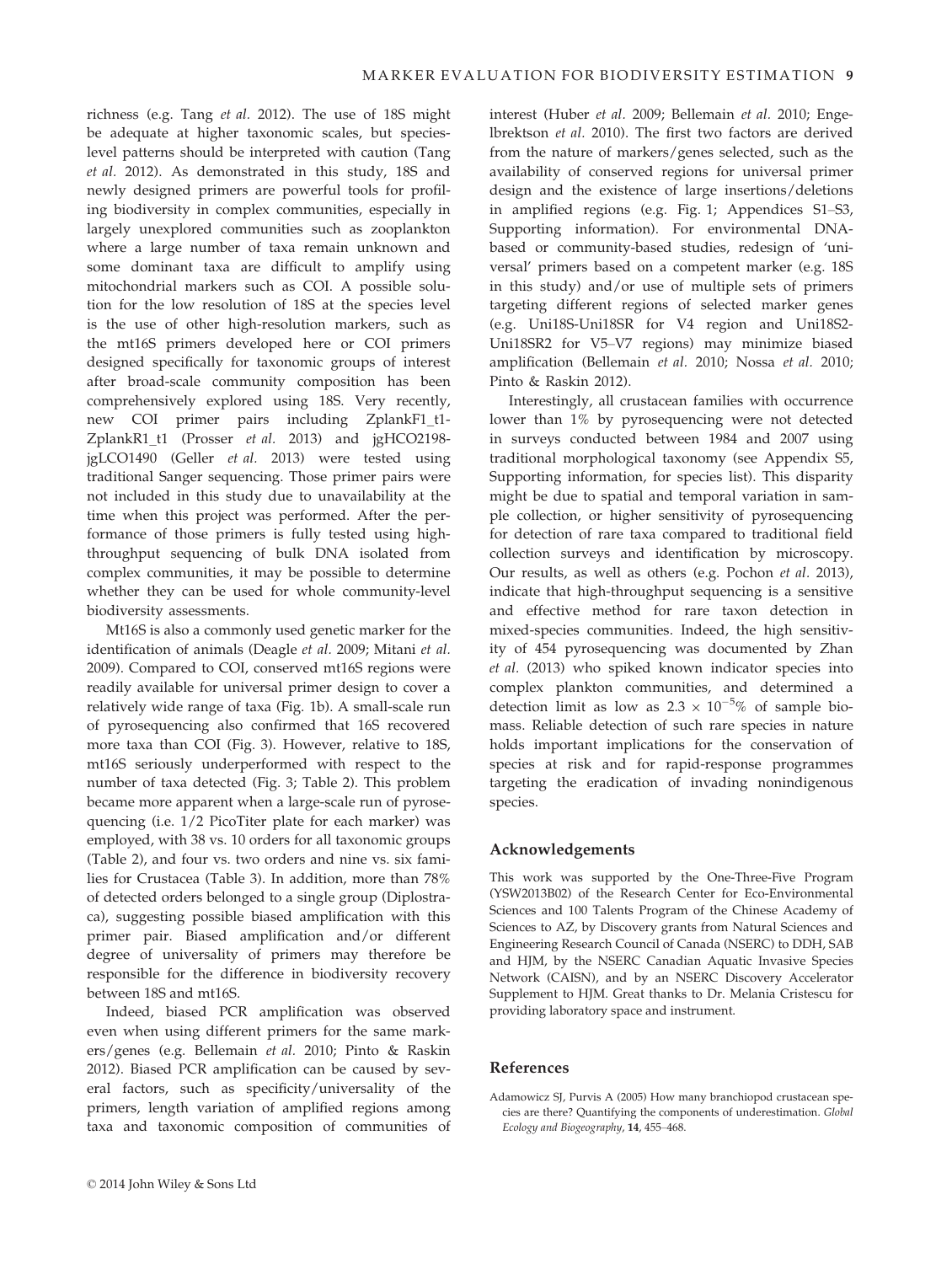- Bellemain E, Carlsen T, Brochmann C et al. (2010) ITS as an environmental DNA barcode for fungi: an in silico approach reveals potential PCR biases. BMC Microbiology, 10, 189.
- Bhadury P, Austen MC, Bilton DT et al. (2006) Development and evaluation of a DNA-barcoding approach for the rapid identification of nematodes. Marine Ecology Progress Series, 320, 1–9.
- Bik HM, Porazinska DL, Creer S et al. (2012) Sequencing our way towards understanding global eukaryotic biodiversity. Trends in Ecology and Evolution, 27, 233–243.
- Briski E, Cristescu ME, Bailey SA et al. (2011) Use of DNA barcoding to detect invertebrate invasive species from diapausing eggs. Biological Invasions, 13, 1325–1340.
- Cheung MK, Au CH, Chu KH et al. (2010) Composition and genetic diversity of picoeukaryotes in subtropical coastal waters as revealed by 454 pyrosequencing. The ISME Journal, 4, 1053–1059.
- Costa FO, de Waard JR, Boutillie J et al. (2007) Biological identifications through DNA barcodes: the case of the Crustacea. Canadian Journal of Fisheries and Aquatic Sciences, 64, 272–295.
- Creer S, Fonseca VG, Porazinska DL et al. (2010) Ultrasequencing of the meiofaunal biosphere: practice, pitfalls and promises. Molecular Ecology, 19, 4–20.
- Darling JA, Mahon AR (2011) From molecules to management: adopting DNA-based methods for monitoring biological invasions in aquatic environments. Environmental Research, 111, 978–988.
- Deagle BE, Kirkwood R, Jarman SN (2009) Analysis of Australian fur seal diet by pyrosequencing prey DNA in faeces. Molecular Ecology, 18, 2022–2038.
- Dudgeon D, Arthington AH, Gessner MO et al. (2006) Freshwater biodiversity: importance, threats, status and conservation challenges. Biological Reviews, 81, 163–182.
- Edgar RC, Haas BJ, Clemente JC et al. (2011) UCHIME improves sensitivity and speed of chimera detection. Bioinformatics, 27, 2194–2200.
- Elías-Gutiérrez M, Martínez-Jerónimo F, Ivanova NV et al. (2008) DNA barcodes for Cladocera and Copepoda from Mexico and Guatemala, highlights and new discoveries. Zootaxa, 1849, 1–42.
- Engelbrektson A, Kunin V, Wrighton K et al. (2010) Experimental factors affecting PCR-based estimates of microbial species richness and evenness. The ISME Journal, 4, 642–647.
- Folmer O, Black M, Hoeh W et al. (1994) DNA primers for amplification of mitochondrial cytochrome c oxidase subunit I from diverse metazoan invertebrates. Molecular Marine Biology and Biotechnology, 3, 294– 299.
- Fonseca VG, Carvalho GR, Sung W et al. (2010) Second-generation environmental sequencing unmasks marine metazoan biodiversity. Nature Communications, 1, 98.
- Galand PE, Casamayor EO, Kirchman DL et al. (2009) Unique archaeal assemblages in the Arctic Ocean unveiled by massively parallel tag sequencing. The ISME Journal, 3, 860-869.
- Geller J, Meyer C, Parker M, Hawk H (2013) Redesign of PCR primers for mitochondrial cytochrome c oxidase subunit I for marine invertebrates and application in all-taxa biotic surveys. Molecular Ecology Resources, 13, 851–861.
- Gotelli NJ, Entsminger GL (2006) EcoSim: null models software for ecology. Version 7. Acquired Intelligence Inc. and Kesey-Bear. Jericho, VT05465. http://garyents-minger.com/ecosim.ht.
- Hambler C, Henderson PA, Speight MR (2011) Extinction rates, extinction-prone habitats, and indicator groups in Britain and at larger scales. Biological Conservation, 144, 713–721.
- Hebert PDN, Cywinska A, Ball SL et al. (2003) Biological identifications through DNA barcodes. Proceedings of the Royal Society of London Series B Biological Sciences, 270, 313–322.
- Holland RA, Darwall WRT, Smith KG (2012) Conservation priorities for freshwater biodiversity: the key biodiversity area approach refined and tested for continental Africa. Biological Conservation, 148, 167–179.
- Huber JA, Morrison HG, Huse SM et al. (2009) Effect of PCR amplicon size on assessments of clone library microbial diversity and community structure. Environmental Microbiology, 11, 1292–1302.
- Jeffery NW, Eías-Gutiérrez M, Adamowicz SJ (2011) Species diversity and phylogeographical affinities of the Branchiopoda (Crustacea) of Churchill, Manitoba, Canada. PLoS ONE, 6, e18364.
- Kumar S, Carlsen T, Mevik B et al. (2011) CLOTU: an online pipeline for processing and clustering of 454 amplicon reads into OTUs followed by taxonomic annotation. BMC Bioinformatics, 12, 182.
- Li W, Godzik A (2006) Cd-hit: a fast program for clustering and comparing large sets of protein or nucleotide sequences. Bioinformatics, 22, 1658–1659.
- Lodge DM, Turner CR, Jerde CL et al. (2012) Conservation in a cup of water: estimating biodiversity and population abundance from environmental DNA. Molecular Ecology, 21, 2555-2558.
- Machida RJ, Hashiguchi Y, Nishida M et al. (2009) Zooplankton diversity analysis through single-gene sequencing of a community sample. BMC Genomics, 10, 438.
- McMahon TA, Halstead NT, Johnson S et al. (2012) Fungicide-induced declines of freshwater biodiversity modify ecosystem functions and services. Ecology Letters, 15, 714-722.
- Meusnier I, Singer GAC, Landry J et al. (2008) A universal DNA minibarcode for biodiversity analysis. BMC Genomics, 9, 214.
- Mitani T, Akane A, Tokiyasu T et al. (2009) Identification of animal species using the partial sequences in the mitochondrial 16S rRNA gene. Legal Medicine, 11, S449–S450.
- Nossa CW, Oberdorf WE, Yang L et al. (2010) Design of 16S rRNA gene primers for 454 pyrosequencing of the human foregut microbiome. World Journal of Gastroenterology, 16, 4135–4144.
- Parameswaran P, Jalili R, Tao L et al. (2007) A pyrosequencing-tailored nucleotide barcode design unveils opportunities for large-scale sample multiplexing. Nucleic Acids Research, 35, e130.
- Pereira HM, Navarro LM, Martins IS (2012) Global biodiversity change: the bad, the good, and the unknown. Annual Review of Environment and Resources, 37, 25–50.
- Pinto AJ, Raskin L (2012) PCR biases distort bacterial and archaeal community structure in pyrosequencing datasets. PLoS ONE, 7, e43093.
- Pochon X, Bott NJ, Smith KF, Wood SA (2013) Evaluating detection limits of next-generation sequencing for the surveillance and monitoring of international marine pests. PLoS ONE, 8, e73935.
- Prosser S, Martínez-Arce A, Elías-Gutiérrez M (2013) A new set of primers for COI amplification from freshwater microcrustaceans. Molecular Ecology Resources, 13, 1151–1155.
- Radulovici AE, Sainte-Marie B, Dufresn F (2009) DNA barcoding of marine crustaceans from the Estuary and Gulf of St Lawrence: a regional-scale approach. Molecular Ecology Resources, 9, 181–187.
- Ricciardi A, Rasmussen JB (1999) Extinction rates of North American freshwater fauna. Conservation Biology, 13, 1220–1222.
- Sanna D, Lai T, Francalacci P et al. (2009) Population structure of the Monocelis lineata (Proseriata, Monocelididae) species complex assessed by phylogenetic analysis of the mitochondrial Cytochrome c Oxidase subunit I (COI) gene. Genetics and Molecular Biology, 32, 864-867.
- Schloss PD, Westcott SL, Ryabin T et al. (2009) Introducing mothur: open-source, platform-independent, community-supported software for describing and comparing microbial communities. Applied and Environmental Microbiology, 75, 7537–7541.
- Tang CQ, Leasi F, Obertegger U et al. (2012) The widely used small subunit 18S rDNA molecule greatly underestimates true diversity in biodiversity surveys of the meiofauna. Proceedings of the National Academy of Sciences of the United States of America, 109, 16208-16212.
- Telesh IV (2004) Plankton of the Baltic estuarine ecosystems with emphasis on Neva Estuary: a review of present knowledge and research perspectives. Marine Pollution Bulletin, 49, 206–219.
- Thomsen PF, Kielgast J, Iversen LL et al. (2012) Monitoring endangered freshwater biodiversity using environmental DNA. Molecular Ecology, 21, 2565–2573.
- Uusitalo L, Fleming-Lehtinen V, Hällfors H et al. (2013) A novel approach for estimating phytoplankton biodiversity. ICES Journal of Marine Science, 70, 408–417.
- Vetrovsky T, Baldrian P (2013) Analysis of soil fungal communities by amplicon pyrosequencing: current approaches to data analysis and the